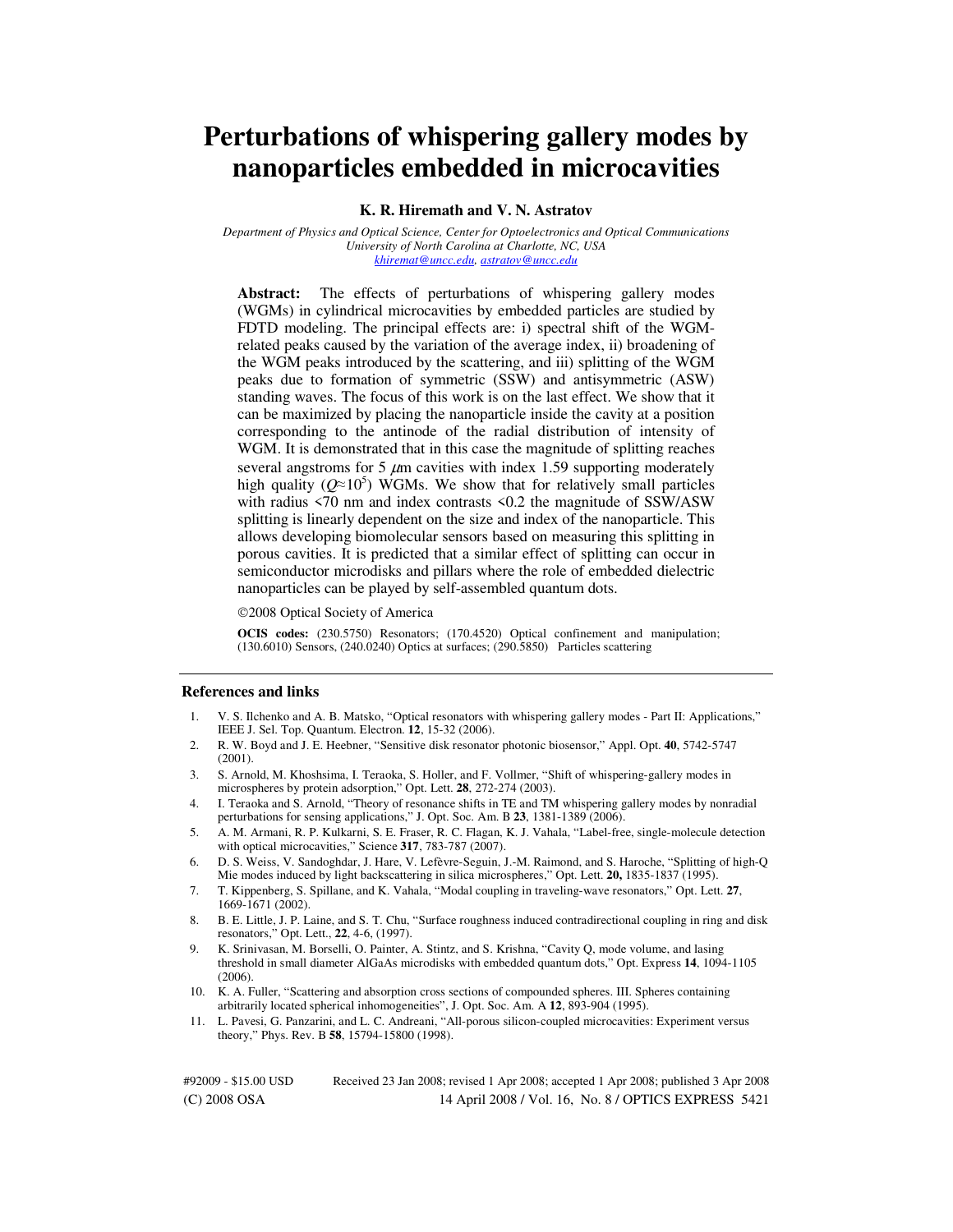- 12. V. M. Apalkov and M. E. Raikh, "Directional emission from a microdisk resonator with a linear defect," Phys. Rev. B **70**, 195317 (2004).
- 13. J. Wiersig and M. Hentschel, "Unidirectional light emission from high- modes in optical microcavities," Phys. Rev. A **73**, 031802 (2006).
- 14. E. Peter, P. Senellart, D. Martrou, A. Lemaître, J. Hours, J. M. Gérard, J. Bloch, "Exciton-photon strongcoupling regime for a single quantum dot embedded in a microcavity," Phys. Rev. Lett. **95**, 067401 (2005).
- 15. V. N. Astratov, S. Yang, S. Lam, B. D. Jones, D. Sanvitto, D. M. Whittaker, A. M. Fox, M. S. Skolnick, A. Tahraoui, P. W. Fry, and M. Hopkinson, "Whispering gallery resonances in semiconductor micropillars," Appl. Phys. Lett. **91**, 071115 (2007).
- 16. Rsoft Design Group. RSoft FullWAVE version 6.0. http://www.rsoftdesign.com
- 17. K. A. Fuller and D. D. Smith, "Cascaded photoenhancement from coupled nanoparticle and microcavity resonance effects", Opt. Express **15**, 3575-3580 (2007).

### **1. Introduction**

High quality (*Q*) whispering gallery modes (WGMs) in microcavities can be perturbed by nanoparticles located near the surface of the cavity that can be used for sensing bacteria, proteins, DNA, and viruses [1-4]. In modestly high  $Q$  cavities  $(Q \le 10^6)$  label-free biomolecular detection is typically provided due to spectral shift and broadening of the WGM resonances. The sensitivity of biomolecular sensors has been increased up to a single molecular level [5] in ultra-high  $Q > 10^7$  cavities due to the fact that the response of the cavity is enhanced by the heating effects caused by a nanoparticle.

One of particularly interesting effects reported for ultra-high *Q* microspheres [6, 7] and disks [8, 9] is connected with lifting of the degeneracy of counterpropagating (clockwise and anticlockwise) WGMs caused by surface roughness or by any perturbation near the surface. The magnitude of the observed splitting was rather small, typically in the picometer range with respect to the visible or near infrared wavelengths in these experiments.

The motivation behind this work is to investigate if this effect can be increased up to a level which would allow the development of sensor devices based on measurements of such a splitting. We focus on a situation where a nanoparticle is located inside the cavity. Such situation can be realized in microdroplets with nano-inclusions [10]. However limited index of water (1.33) or glycerol (1.47) droplets complicates observation of this effect due to reduced *Q*-factors of WGMs. In this work we focus on the case of cylindrical cavities with larger index (1.59). For achieving sensor functionality such structures can be realized in porous materials such as porous silicon [11]. We employed techniques of built-in sources of light to calculate spectra of WGM-related eigenstates in contrast to scattering techniques [10] used in previous studies of droplets. Emission properties of cylindrical cavities with embedded nanoparticles have been analyzed in the context of obtaining unidirectional light emission properties [12, 13], however the phenomenon of the splitting of WGM-related resonances has not been thoroughly studied in such cases.

We studied these effects for a two-dimensional (2D) model system consisting of a  $5\mu$ m diameter microcylinder with index  $n_c=1.59$  supporting WGMs with moderately high  $Q \approx 1.4 \times 10^5$  and an embedded nanocylinder with various indices of refraction (1<*n*<sub>p</sub><2.2) and radii 0<*R*<sub>p</sub><120 nm. We show that in the presence of such nanocylinder, the traveling WGMs radii  $0 \le R_p \le 120$  nm. We show that in the presence of such nanocylinder, the traveling WGMs inside microcylinder give rise to symmetric (SSW) and antisymmetric (ASW) standing waves. Due to the different overlap of SSW and ASW with the nanocylinder, they have different energies that determine the magnitude of SSW/ASW splitting. We show that by placing the nanocylinder in an optimal position inside the cavity, corresponding to the antinode of the radial intensity distribution of the WGMs, the SSW/ASW splitting reaches several angstroms in the visible regime that is easily detectable using conventional spectrometers. We study how the magnitude of the splitting depends on the location, refractive index and size of the nanocylinder. The results of these studies can be used for developing sensors based on permeable or porous materials.

It should also be noted that the results of this work have a relevance to the case of WGMs in semiconductor microdisks and micropillars with embedded quantum dots (QDs) [14, 15].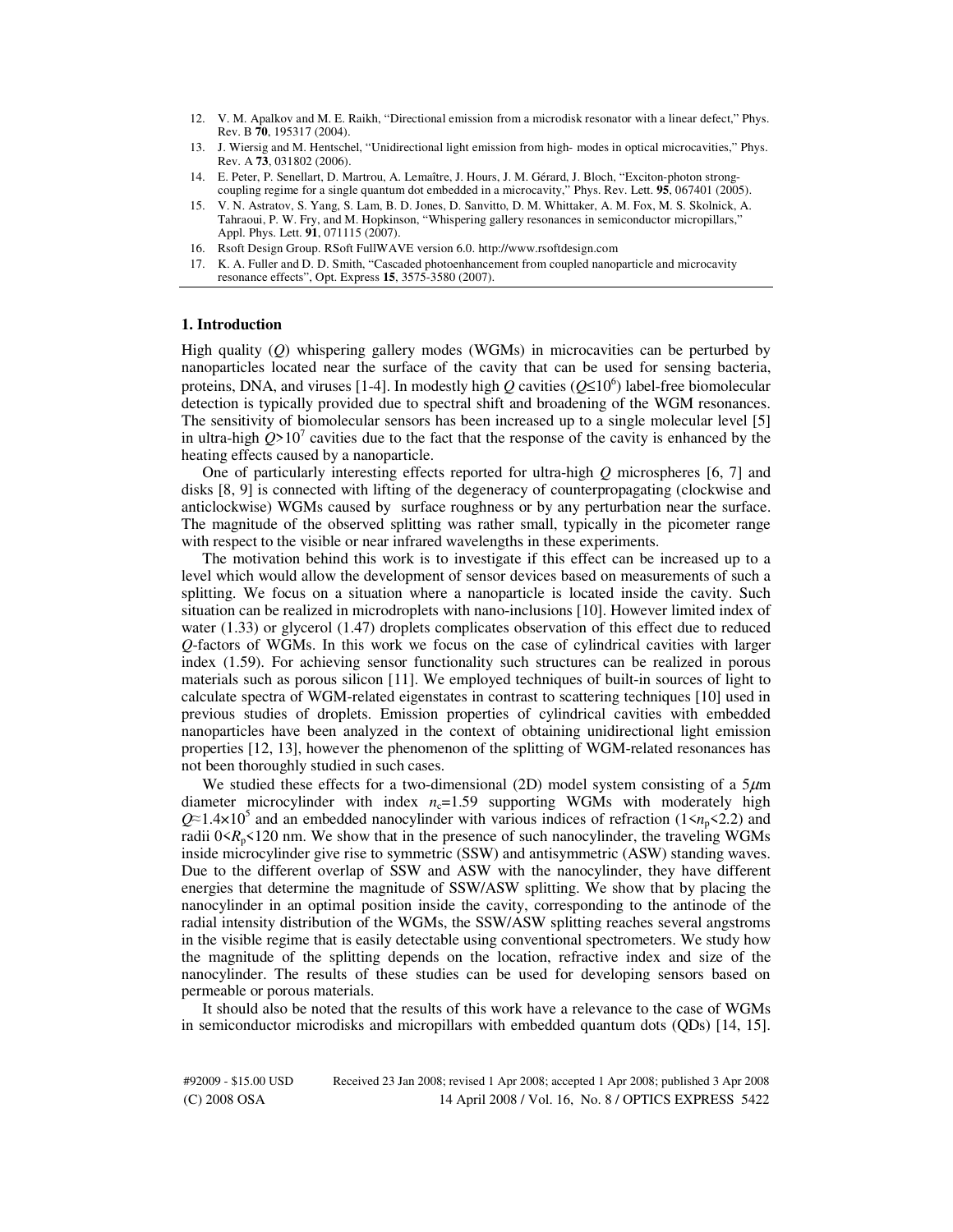Recently such structures attracted significant interest due a possibility of strong light-matter coupling between a single QD and a high *Q* cavity mode [14] under resonant conditions. The results of our work show that besides their excitonic resonant properties, QDs can also be considered as being a nonresonant dielectric "perturbation" (due to their different index) for WGMs in a cavity, leading to the SSW/ASW splitting. Although this splitting is expected to be rather small (subangstrom), it needs to be distinguished from the Rabi splitting when interpreting the spectra of such systems.

#### **2. Perturbation positional dependence**

We start by presenting results of studies of WGM perturbations as a function of the position of a nanocylinder. The spectral response of the cavity was obtained by numerical modeling of the EM field distribution based on 2D finite difference time domain simulations using the FullWAVE<sup>TM</sup> software [16]. The side excitation of WGMs was modeled by using a unidirectional source of light placed inside the cavity close to its surface, as schematically illustrated in Fig. 1(a). This source launches plane waves at a grazing angle of incidence to the cavity's sidewall that results in the building up of counterclockwise WGM traveling waves. We used a 13 fs transverse electric (TE) polarized Gaussian pulse to generate a comb of TE*<sup>l</sup> n* WGMs with radial number *n*=1 and various angular *l* numbers. To find the WGM spectra in the cavity, we performed a Fourier transform of the electric field monitored at the antinode of its radial distribution, as indicated in Fig. 1(a). The numerical convergence was checked for the calculation parameters which include spatial mesh ( $\lambda_0/30$  for  $\lambda_0=540$  nm) and sufficiently long time interval (400 ps). The computational domain 6x6  $\mu$ m<sup>2</sup> was surrounded with a perfectly matching layer of width  $0.5 \mu m$ .



Fig. 1. (a) Sketch of the cylindrical cavity with the built-in source of light and the monitor where the field is calculated. The position of the nanocylinder is determined by distance *d* measured between the center of the nanocylinder and the upper edge of the cavity  $(d \le 0$  means the nanocylinder is inside the cavity). (b) Spectrum of WGM resonances for an unperturbed 5 $\mu$ m diameter microcylinder cavity with the index  $n_c$ =1.59. Spectra (c) to (g) represent WGM peaks perturbed by a nanocylinder of radius *Rp*=50 nm and index *np*=1.7 located at different *d.*  In order to separate the spectra, each successive spectrum is divided by  $10<sup>4</sup>$ . The insets illustrate the difference of intensity distributions for the ASW at 540.846 nm and for the SSW at 540.912 nm in terms of their overlap with the nanocylinder. (h) The dependence of SSW/ASW splitting on the position of nanocylinder represented by *d*.

For comparison purposes we presented in Fig. 1(b) a WGM spectrum of an unperturbed cavity (without a nanocylinder). This spectrum illustrates a  $TE_{41}$ <sup>r</sup> WGM peak at 540.83 nm with  $Q \approx 1.4 \times 10^5$ . The spectra presented in Figs. 1(c-g) illustrate the effects of WGM perturbation by the nanocylinder located at various depths *d*.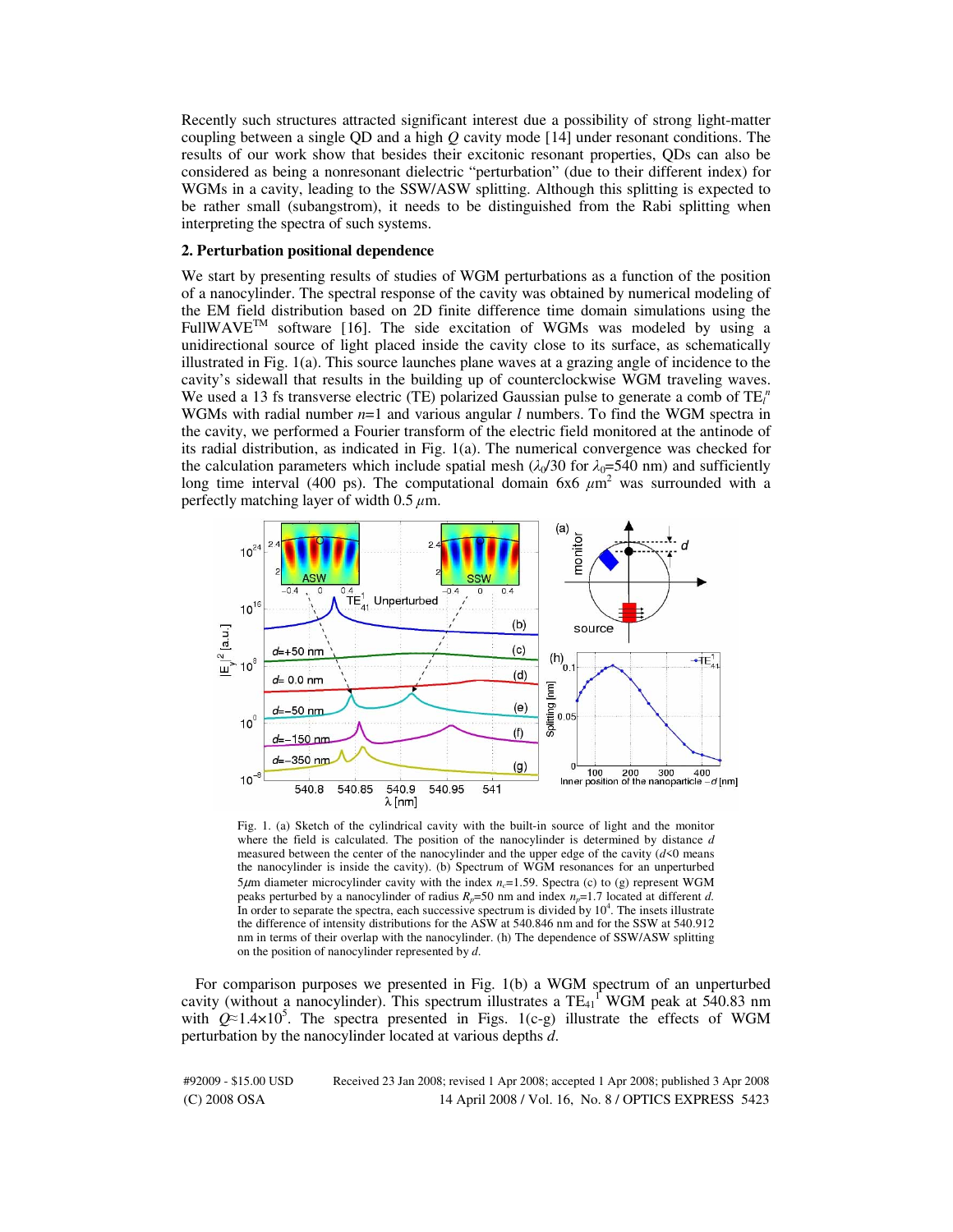As illustrated in Fig. 1(c), when the nanocylinder is outside the microcylinder  $(d=50 \text{ nm})$ , the main effect is a dramatic broadening of the WGM resonance  $(Q \approx 3100)$  caused by the the main effect is a dramatic broadening of the WGM resonance ( $Q \approx 3100$ ) caused by the scattering losses introduced by the nanocylinder. The shift of the peak by 0.093 nm is determined by the increased effective index experienced by the WGM in microcylinder. Similar effects are obtained for the nanocylinder located at the surface of the cavity  $(d=0)$ , as illustrated in Fig. 1(d). In this case, an increased long wavelength shift of the resonance is due to the larger overlap of WGM EM field with the high index nanocylinder  $(n_p=1.7)$ . Generally, our results show that the broadening effects can be significant in such cases. It should be noted however that for smaller perturbations (∆*n= np*−*nc*<0.1, *R*p<<50 nm) the resonance was found to be not spoiled to a significant degree in qualitative agreement with the analytical theory [4] and with the results of modeling for droplets [10] and microspheres [17].

As represented in Fig. 1(e) when the nanocylinder is completely embedded in the cavity touching its surface from inside (*d*=−50 nm), the perturbation manifests itself by the appearance of a double peak structure. An increased scattering of the WGM by the nanocylinder in a backward direction leads in this case to the formation of clockwise traveling WGMs. Both counterpropagating waves are phase matched and their interference leads to the formation of an antisymmetric standing wave (ASW) peak at 540.846 nm and a symmetric standing wave (SSW) peak at 540.912 nm.

The splitting between ASW and SSW peaks can be qualitatively explained by the different overlap of these waves with the high index material represented by the nanocylinder. This interpretation is supported by calculations of the WGM intensity distributions for two peaks at 540.846 nm and 540.912 nm, as illustrated in insets at the top of Fig. 1. In these calculations, we propagated longer pulses with the bandwidths comparable to the widths of these spectral peaks, and with the center wavelength resonant with the peak positions. By analyzing the time evolution of these intensity maps, we verified that both resonances are indeed standing waves as opposed to an uncoupled traveling  $TE_{41}^{-1}$  WGM at 540.83 nm in Fig. 1(b). For ASW at 540.846 nm the overlap of intensity pattern with the nanocylinder is minimized (left inset), since the intensity has a zero at the center of nanocylinder. This explains not only the shorter wavelength of ASW, but also the fact that this wave does not effectively interact with the nanocylinder. This results in nearly the same  $Q$ -factor ( $\approx 10^5$ ) of this peak as in the reference structure illustrated in Fig. 1(b). In contrast, the SSW at 540.912 nm has a maximum at the structure illustrated in Fig. 1(b). In contrast, the SSW at 540.912 nm has a maximum at the center of nanoparticle (right inset) that explains both a smaller  $Q$ -factor ( $\approx 10^4$ ) observed for this peak and its location at a longer wavelength. this peak and its location at a longer wavelength.

If the nanoparticle is placed deeper  $(d=-150 \text{ nm})$  inside the cavity, the resulting perturbation of the WGM increases which is seen due to increased splitting in Fig. 1(f). But when the particle moves in the cavity deeper than the antinode of the radial intensity distribution of  $TE_{41}^{-1}$ , the WGM perturbation is reduced, as illustrated by smaller SSW/ASW splitting at *d*= −350 nm in Fig. 1(g). The plot in Fig 1(h) shows this dependence of the splitting on the radial position of the nanoparticle. It is seen that the maximal SSW/ASW splitting is achieved for nanocylinder located at the radial antinode of WGMs at *d*=−150 nm.

#### **3. Index contrast dependence**

The dependence of the positions of SSW and ASW peaks originating from  $TE_{41}^{-1}$  peak on the refractive index contrast of perturbation,  $\Delta n = n_p - n_c$ , is shown in Fig. 2(a). In these coloulations we fix the position of the proposaling at  $\Delta E = 50$  pm corresponding to the calculations we fix the position of the nanocylinder at  $d=-R_p=-50$  nm corresponding to the situation illustrated in Fig. 1(e). Generally, the positions of the peaks are determined by the average index experienced by the corresponding waves. The ASW peak is found to be shifting only slightly with ∆*n*, as illustrated by the red dashed line in Fig. 2(a). It is interesting to note that this peak was also found to have almost the same  $Q \approx 10^5$  in a very broad range of index that this peak was also found to have almost the same  $Q \approx 10^5$  in a very broad range of index contrasts, -0.6 < $\Delta n$ <0.7, as illustrated in Fig. 2(b). As it was already mentioned in the previous parameter this behavior paragraph, this behavior is due to the small overlap of ASW with the nanocylinder. In contrast, SSW has maximal overlap with the nanocylinder that results in very strong shift of this peak with ∆*n*, as illustrated in Fig. 2(a) by the blue dashed line. Strong scattering of SSW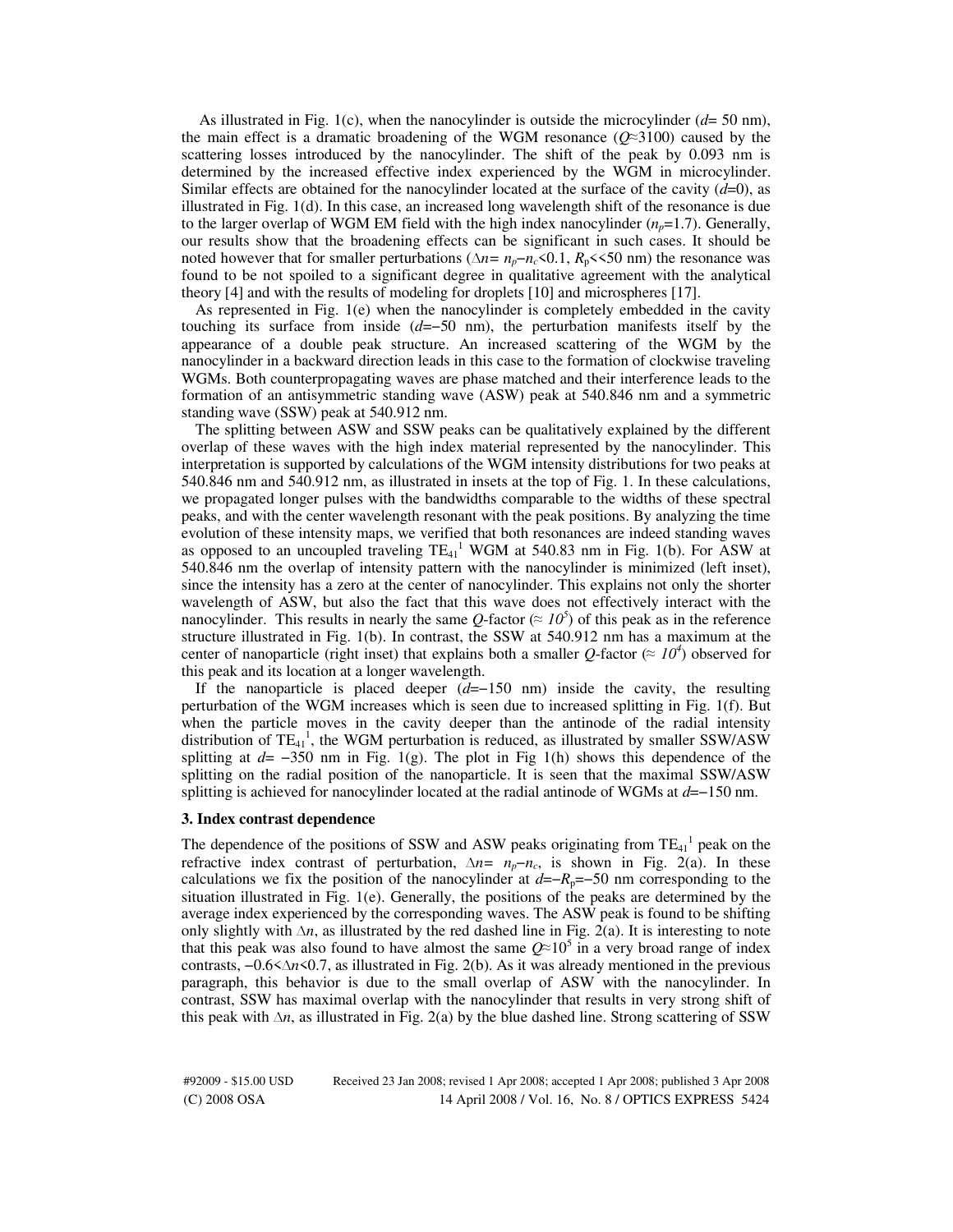

by the nanocylinder also explains pronounced decay of *Q*-factor of this wave with ∆*n*, as illustrated in Fig. 2(b).

Fig. 2. (a) Dependence of WGM spectra on the index contrast ∆*n= np- nc* of the perturbation. The red dashed line and the blue dashed line show behavior of ASW peak and SSW peak respectively. The perturbation setting is as shown in the inset. The size of the cavity and the nanocylinder, and the spectrum scaling is the same as that for Fig. 1. Dependence of (b) quality factors and (c) splitting of SSW and ASW peaks on the index contrast ∆*n* of the perturbation.

Fig. 2(c) shows the dependence of the splitting ( $|\lambda_{SSW} - \lambda_{ASW}|$ ) between SSW and ASW peaks on the perturbation index contrast. The results are presented for three SSW/ASW pairs of peaks originating from unperturbed WGM peaks  $TE_{40}^1$ ,  $TE_{41}^1$ , and  $TE_{42}^1$ . It is found that the splitting behaves linearly in the limit of small contrasts. For |∆*n|*>0.2 however the splitting displays a marked nonlinear behavior that indicates that such a particle can no longer be considered as a small perturbation. Thus, the results presented in Fig. 2(c) show that SSW/ASW splitting of the order of several angstroms can be caused by the embedded particles with  $R_p=50$  nm and the amount of splitting is proportional to the index contrast introduced by the nanoparticle.

# **4. Perturbation size dependence**

In the previous analysis the particle was assumed to be small compared to the wavelength in the medium ( $R_p$ =50 nm <<  $\lambda_0/n \sim 340$  nm). It is interesting to consider the case of larger nanoparticles where the behavior of ASW resonances should be very different due to the fact that the field can become quite significant at the edges of the particle despite that it has a null at the center of the particle.

In order to model the behavior of ASW for larger particles we used a similar setting with the nanocylinder with index  $n_p=1.64$  placed at  $d=-R_p$  that corresponds to the case of the nanocylinder touching the surface of microcylinder from inside. The radius of the nanocylinder was varied from  $0 \le R_p \le 300$  nm. The dependence of both peak (SSW and ASW) positions on  $R_p$  is presented in Fig. 3(a) for a WGM originating from  $TE_{41}^1$  resonances. It can be seen that in the limit of small sizes ( $R_p \le 50$  nm), as expected, the red curve in Fig. 3(a) representing the ASW peak shows nearly the same wavelength  $(=540.83 \text{ nm} = \text{resonance})$ wavelength of the unperturbed  $TE_{41}^{-1}$ ), however for larger particles it shows an increasing long wavelength shift. It is interesting to note that for particles with  $R_p > 80$  nm the slope of the red curve exceeds that of the blue curve (representing SSW peak) which leads to the crossing of these curves around  $R_p$ =105 nm.

In Fig. 3(b) we plotted the dependence of splitting between SSW and ASW pairs of peaks as a function of  $R_p$  calculated for two different WGM resonances. All dependences demonstrate pronounced minima around  $R_p=105$  nm, where both SSW and ASW EM field have the same degree of overlap with the embedded particle. The behavior of the curves in